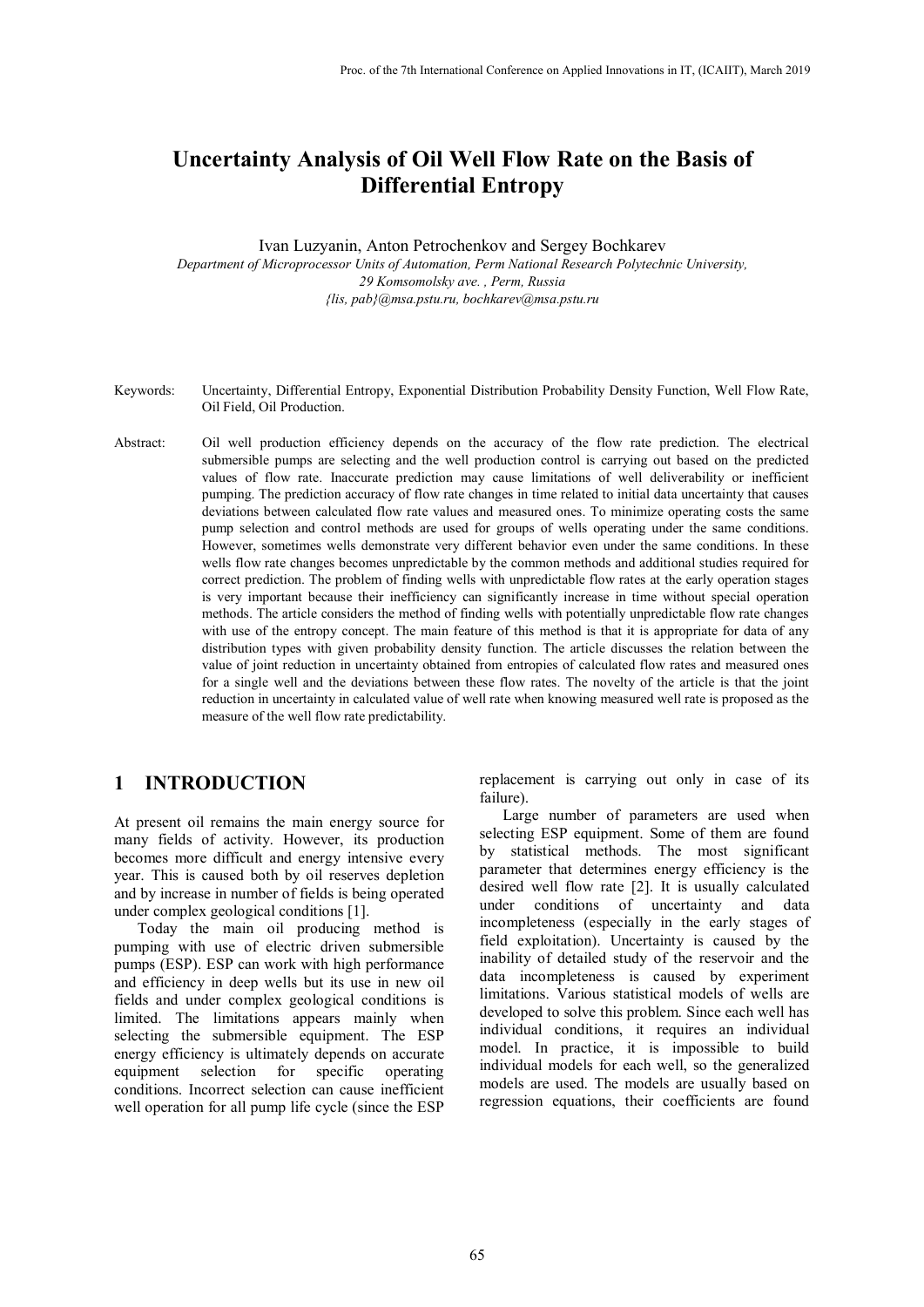either with using experiments or by studying large datasets. These approaches are effective for wellstudied fields that have been operating for a long time and for fields without special geological conditions. However, they do not consider geological factors that appear in individual wells and cause additional uncertainty of calculated parameters. This additional uncertainty together with data incompleteness can cause significant deviation between desirable flow rate and actual one. This in turn can be the reason of incorrect equipment selection or ineffective well production control. In addition, regression models usually require large amount of data that is unavailable at the early stage of well operation.

The article presents the investigation of the uncertainty that is existing in desirable (calculated with models) and actual (measured in well) flow rates of various oil wells with use of entropy concept. The ability of using information entropy for estimating the flow rates uncertainty for insufficiently known wells or for wells that operates in special regimes is studied. The main hypothesis is that when the entropies of both desirable and actual well flow datasets are known, the mutual information of these datasets will increase with decreasing flow rate predictability. This dependency will help to classify wells by flow rate predictability and select the most unpredictable wells for additional study.

Since the information entropy was originally introduced for discrete random variables [3], in this study the differential entropy of a continuous random variable is used instead. In general it is not an analogue of information entropy for continuous variables. However, when knowing the differential entropy, it is possible to obtain the mutual information for the case of continuous random variable.

When the above hypothesis is proven, the proposed method of predictability classifying will easily be applied in practice as it requires only knowing the data distribution law and allows data to have any distribution with given probability density function (PDF).

The research aim is to check the above hypothesis on the real data. The article considers the example of exponentially distributed data but the general algorithm of applying the method for any other distribution types is presented in the last part of the article.

The article includes four parts. First part presents short overview of commonly used flow rate calculation model and studies the causes of

uncertainty. Second part considers data preparation and preliminary classification of statistical data obtained from oil fields. Third part considers determining the appropriate distribution law for classified datasets and presents the results of uncertainty analysis. The last part presents the generalized algorithm of applying the method for data of any distribution with given PDF.

## **2 CAUSES OF UNCERTAINTY IN WELL FLOW RATES**

The ESP efficiency depends on current load of the motor that is represented by load factor  $(K_l)$ . Its value can be calculated by (1).

$$
K_l = \frac{N}{N_n} \tag{1}
$$

where *N* is an electric power that is currently being consumed by ESP (found by  $(2)$ ),  $N_n$  is rated ESP power. ESP efficiency has maximal value when  $K_l$  is one.

$$
N = \frac{P_{pump}Q}{3600 \cdot 24 \cdot \eta_{pump} \cdot \eta_{motor}} \cdot 10^3
$$
 (2)

In the above equation  $P_{pump}$  is a pump pressure required to lift oil to the surface, η*pump*, η*motor* are efficiencies of pump and motor respectively, *Q* is desirable (or actual) well flow rate. Pump pressure required for lifting oil to the surface and equipment efficiencies depend on well design and current operational regime. These parameters are usually constants for given regime. Therefore ESP load changes (and ESP efficiency) are ruled mostly by flow rate changes. These changes are typical not only for oil wells [4]. Moreover, desirable flow rate is used for ESP equipment selection. When pump has high performance and well has low flow rate the efficiency becomes significantly less than one. Nevertheless, in this case there is an ability to increase efficiency with using another regime. When pump has low performance and well has high flow rate, the efficiency will be low again but in this case efficiency increasing is more complicated than in previous one. Detailed description of these dependencies is given in [2].

Given considerations illustrate the significance of accurate calculation the desired well flow rate before well starts operating.

Standard well flow calculation model is based on Dupuit equation [2]. This equation represents the flow rate to the cylindrical well placed in the center of an "ideal" reservoir. "Ideal" reservoir must have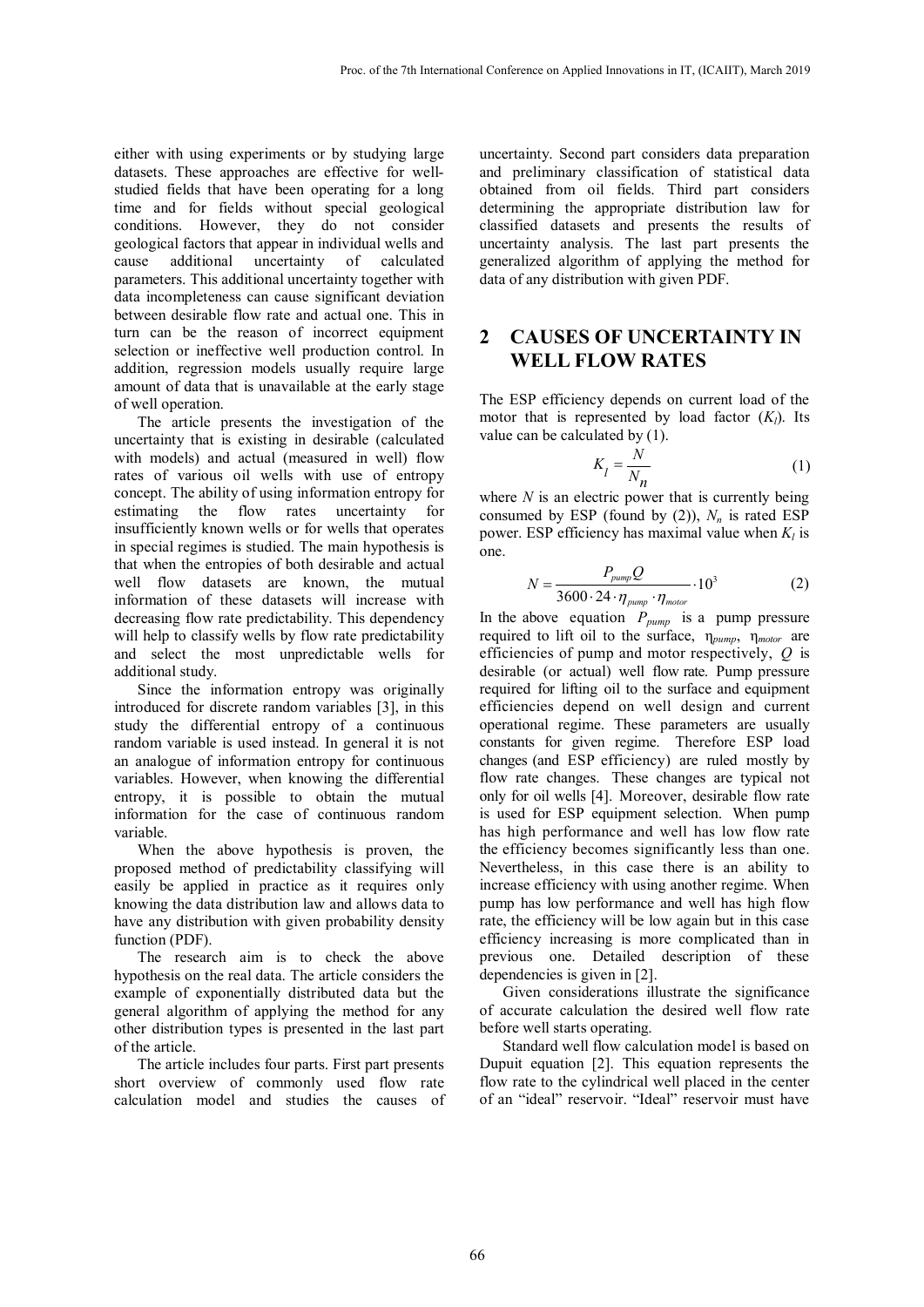regular geometry and be fully saturated with oil. Since there are no "ideal" reservoirs in real life, the equation is only useful for some sections in the real reservoir that fit the above requirements. These sections are usually separated from each other and have individual geometry. The production efficiency reaches its maximum if the reservoir can be divided into homogeneous sections of regular geometric shape with one or more wells operating in each section.

To find such sections, experimental data of similar fields are used. These data have uncertainty caused by experiment limitations and lack of information about field being studied. Analysis of the data obtained at the fields showed that the uncertainty of the reservoir structure and properties has a maximum value at the beginning of the field lifecycle and reaches the minimum at the end of its operation. Besides that, external factors such as rock destruction or changes in fluid properties also affect uncertainty  $[1]$ ,  $[5]$ .

According to the Dupuit equation the deliverability of a given well is determined by productivity index (PI). In addition, flow rate depends on difference between reservoir pressure and bottomhole pressure  $(\Delta P_f)$ . PI and  $\Delta P_f$  as well as reservoir geometry are either obtained geometry experimentally or calculated with models.

Thus, the uncertainty of flow rate includes three components: the uncertainty of the reservoir geometry, the uncertainty of PI calculation and the uncertainty of  $\Delta P_f$  calculation.

The actual flow rate value is measured by special sensors. The sensors have a measurement error that can usually be included in the rate value.

In these conditions, the comparative analysis of the uncertainties appearing in desirable and actual flow rates over long time periods can give significant results for understanding the ways of initial data uncertainty resolution.

It should be noted however that wells could have different operational conditions and work in different operational regimes. At that, desirable and actual flow rates must have different uncertainty.

## **3 PRELIMINARY DATA ANALYSIS**

Statistical data for the study were obtained from 27 oil fields that are operating under different geological conditions. Obtained dataset includes 440 values of average annual well flow rates (220 values corresponds to desirable flow rates, others – actual ones).

At the first stage of the research the accuracy of predicting the actual flow rates was studied. For this purpose, the initial dataset was divided into subsets, each of that included the average annual values of the desirable and actual flow rates of a single well for all years of its operation. After that, the pairs of graphs (desirable rates changes in time and actual rates changes in time) were built for all wells. The graphs were classified according to the form of deviations of the desirable and actual flow rate curves. Figure 1 illustrates obtained classes of curves deviation.



Figure 1: The classes of well flow curves deviations. Blue line corresponds to desirable rates, red line – actual rates.

The following classes were found:

- Class  $A the desirable flow rate curve$ matches the actual flow rate curve;
- Class  $B -$  there is a single deviation inside desirable and actual flow rate curves;
- Class C flow rate curves converges to the same shape;
- Class  $D -$  flow rate curves diverges from the same shape.

It should be noted that classification was built only by form of curves but not by value of deviations. For example class B includes both curves where desirable flow rates are below actual ones (as shown on figure) and vice versa. The classification tree (Figure 2) represents the probabilities of getting pairs of graphs into the classes A to D.

The tree includes two layers. The first one defines general form of discrepancy between graphs (classes A and B corresponds to generally coincident graphs; in opposite, graphs B and C correspond to not coincident ones). The second layer determines the belonging of the graphs to the specified class. The classification results can be interpreted as follows: the probability of accurate prediction of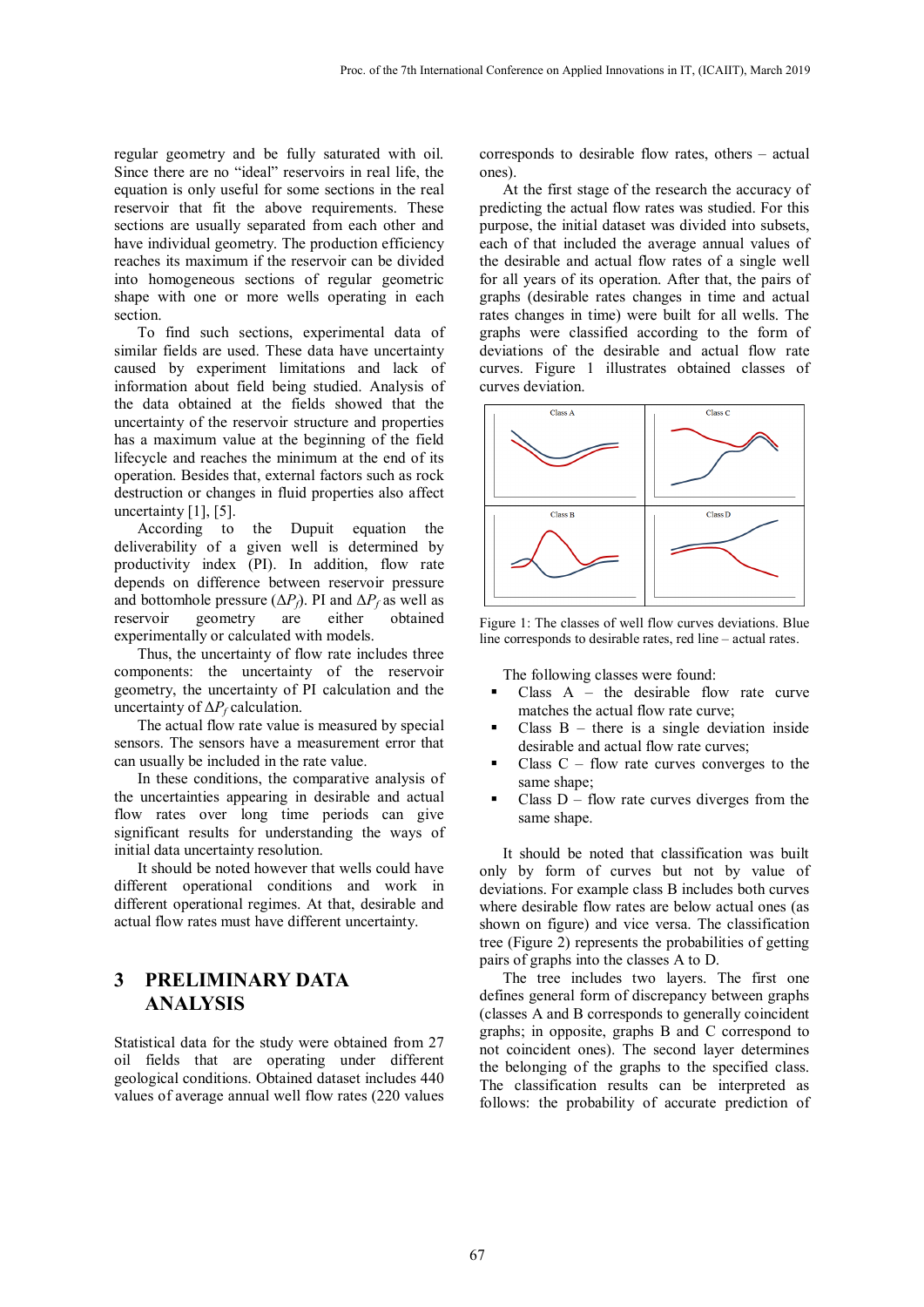flow rate changes is 40% (class A), the probability of incorrect prediction of flow rate changes after some time period is 37% (classes B and D), the probability of incorrect prediction of flow rate changes in initial time period is 22 %. The overall probability of the prediction error is 59 %. Thus, the probability of accurate prediction is relatively small that possibly indicates the presence of large uncertainty in the initial data.



Figure 2: Classification tree for typical graph forms.

For further research, samples for each class and joint samples including samples of more than one class were obtained. Since the size of samples for classes C and D is small, they were combined in one sample. Table 1 includes samples that were used in the study for entropy analysis.

Table 1: Datasets used for uncertainty analysis  $(P$ separate sets of desirable flow rates;  $F -$  separate sets of actual flow rates).

| Classes included in sample (sample type) |  |  |
|------------------------------------------|--|--|
| A(P, F)                                  |  |  |
| B(P, F)                                  |  |  |
| $C+D(P, F)$                              |  |  |
| $B+C+D(P, F)$                            |  |  |
| $A+B+C+D(P, F)$                          |  |  |

## **4 ENTROPY CALCULATION**

The general (3) is commonly used for differential entropy calculation [3].

$$
H(x) = -\int_{S} f(x) \log[f(x)] dx
$$
 (3)

where *S* is a support set of the random variable with given continuous distribution,  $f(x)$  is a PDF for given *X*. The logarithm base defines the units of entropy. At the following study the base 2 is used, so the entropy is measuring in bits.

PDFs for statistical data were found by using the probability distribution histogram. The (4) was used for calculating the PDF value in each interval.

$$
f_i(x) = \frac{m_i}{hN} \tag{4}
$$

where  $m_i$  is a number of values from dataset that are included in the i*-*th interval, *h* is interval length, *N* is a number of values in sample. At the next step, the histogram was interpolated with PDF of appropriate theoretical distribution (Figure 3) and the distribution parameters were calculated. In the study it was hypothesized that all distributions have exponential distribution with PDFs given by (5) [6].



Figure 3: Histogram for probability density function and exponential probability density curve for dataset B+C+D FULL.

$$
\begin{cases} f_X(x) = \lambda e^{-\lambda x} : x \ge 0 \\ 0 : x < 0 \end{cases}, \tag{5}
$$

where  $\lambda$  is a distribution ratio obtained by the (6) [6]:

$$
\lambda = \frac{1}{x},\tag{6}
$$

where  $\overline{x}$  is the mean value for a given dataset.

The hypotheses of the distribution were proven by F-test.

The distribution ratios for different samples are given in the Table 2.

Table 2: The values of the distribution ratio for different datasets.

| Dataset        | λ     |
|----------------|-------|
| A P            | 0.062 |
| A F            | 0.055 |
| B <sub>P</sub> | 0.070 |
| B F            | 0.071 |
| $C+D P$        | 0.045 |
| $C+D F$        | 0.051 |
| $B+C+D$ $P$    | 0.060 |
| $B+C+D F$      | 0.060 |
| $A+B+C+D$ P    | 0.058 |
| $A+B+C+D F$    | 0.057 |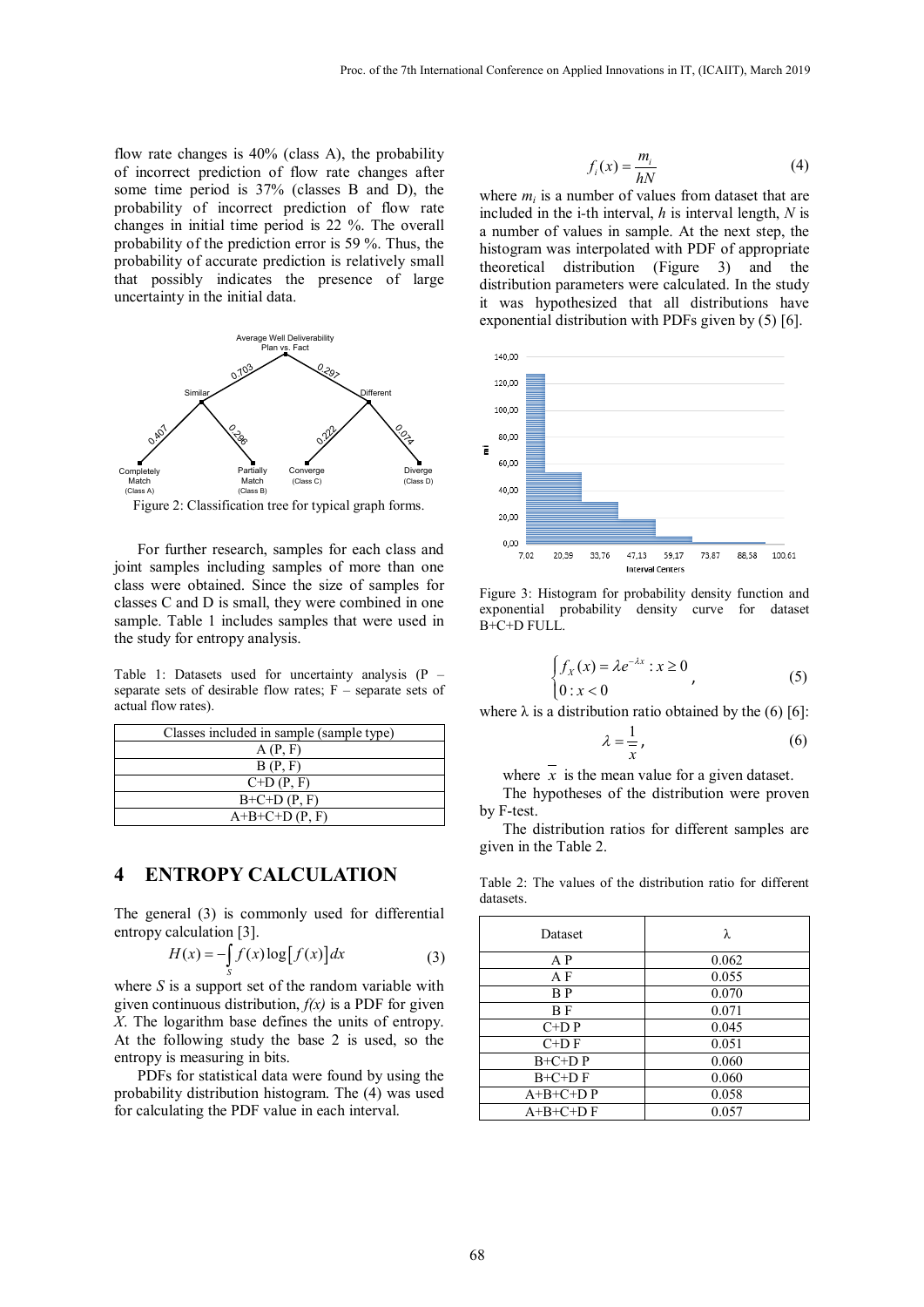Differential entropy for exponential distribution is obtained by the following (7) [7]:

$$
H(X) = \log_2\left(\frac{e}{\lambda}\right),\tag{7}
$$

The values of differential entropy for the datasets are given in Table 3.

Dataset Differential entropy A P 5.034 A F 4.945 B P 5.067 B F 5.014  $C+DP$  5.602  $C+DF$  5.401 B+C+D P 5.446  $B+C+DF$  5.351  $A+B+C+D$  P 5.357  $A+B+C+DF$  5.464

Table 3: The values of the differential entropy for datasets.

The numeric value of differential entropy for a continuous distribution of random variable is not meaningful in practical tasks. Instead of this, the mutual information  $(I_{XY})$  obtained from one random variable when given another random variable is the most important measure. For better understanding the interrelation between uncertainty and mutual information it is suggested to use term "joint reduction in uncertainty" in case of continuous variables [7]. This term is also more convenient for the following study because it describes the potential ability of reducing the uncertainty when obtaining datasets with different characteristics.

For two continuous random variables X and Y, the  $I_{XY}$  can be found by the following  $(8)$ :

$$
I_{XY} = -\int \int f_{XY}(x, y) \log_2 \left( \frac{f_{XY}(x, y)}{f_X(x) f_Y(y)} \right) dxdy \tag{8}
$$

where  $f_{XY}(x, y)$  is a joint PDF of *X* and *Y*,  $f_X(x)$ ,  $f_X(y)$  are marginal distributions of X and Y respectively. If the differential entropies of the X and Y distributions are given, the (9) can be rewritten as follows:

$$
I_{XY} = H_X + H_Y - H_{XY} \tag{9}
$$

Here  $H_X$  and  $H_Y$  are the differential entropies of X and Y distributions themselves and  $H_{XY}$  is an entropy of joint distribution of *X* and *Y* that is obtained by the (10).

$$
H_{XY} = -\int_{XY} f_{XY}(x, y) \log_2(f_{XY}(x, y)) dx dy = -E(\log_2 f_{XY}(x, y))
$$
\n(10)

The above equation requires knowing the joint PDF of X and Y. For completely independent random variables the joint PDF is simply the product of PDFs for X and Y. If the variables are not independent, their dependency level is estimated by correlation coefficient ρ. In this case calculation of the joint PDF becomes more complicated as the dependency needs to be considered.

Since all samples in the table 1 have exponential distribution with PDFs given by (5), the joint PDFs or all the samples will be the PDFs of two exponentially distributed random variables and will have bivariate exponential distribution. Several studies consider the obtaining the bivariate exponential PDF for different cases [8-11]. In the following study the joint PDF is calculated as follows (11):

$$
\begin{cases}\nf_{XY}(x, y) = \lambda_1 \gamma_2 e^{-\lambda_1 x - \lambda_2 y - \lambda_3 y} : (x, y) | 0 < x < y \\
f_{XY}(x, y) = \lambda_2 \gamma_1 e^{-\lambda_1 x - \lambda_2 y - \lambda_3 x} : (x, y) | 0 < y < x \\
f_{XX}(x, x) = \lambda_3 e^{-\lambda_3 x} : (x, y) | 0 < x = y\n\end{cases}
$$
\n(11)

The (11) was obtained from general equation for bivariate exponential PDF given in [12] after some mathematical manipulations.

Parameters  $\lambda_1$  and  $\lambda_2$  in the equation are ratios of the corresponding PDFs for variables X and Y.  $\lambda_3$  is the parameter that considers dependence between X and Y. It is obtained by the (12).

$$
\rho = \frac{\lambda_3}{\lambda_1 + \lambda_2 + \lambda_3},\tag{12}
$$

where  $\rho$  is the correlation coefficient of *X* and *Y*.

Studying changes of *IXY* for calculated and actual well flow rates in different samples allows finding the sets with the highest joint reduction of uncertainty (JR). These sets as hypothesized include wells with potentially the most unpredictable flow rates. In opposite, the sets with lowest JR values demonstrate the most predictable behavior. Therefore, it is expected that the JR value increases with decreasing of flow rate predictability. The predictability is estimated by deviations between calculated and measured well flow rates.

In the study the values of JR in uncertainty were calculated for datasets from the table 1. The calculation results along with the degree of dependency ρ are presented in Table 4.

The sample of full data including all classes from A to D has the relatively small JR value. This sample has a large part belonging to the classes A and B and a small part belonging to the other classes. In this case the uncertainty of the initial data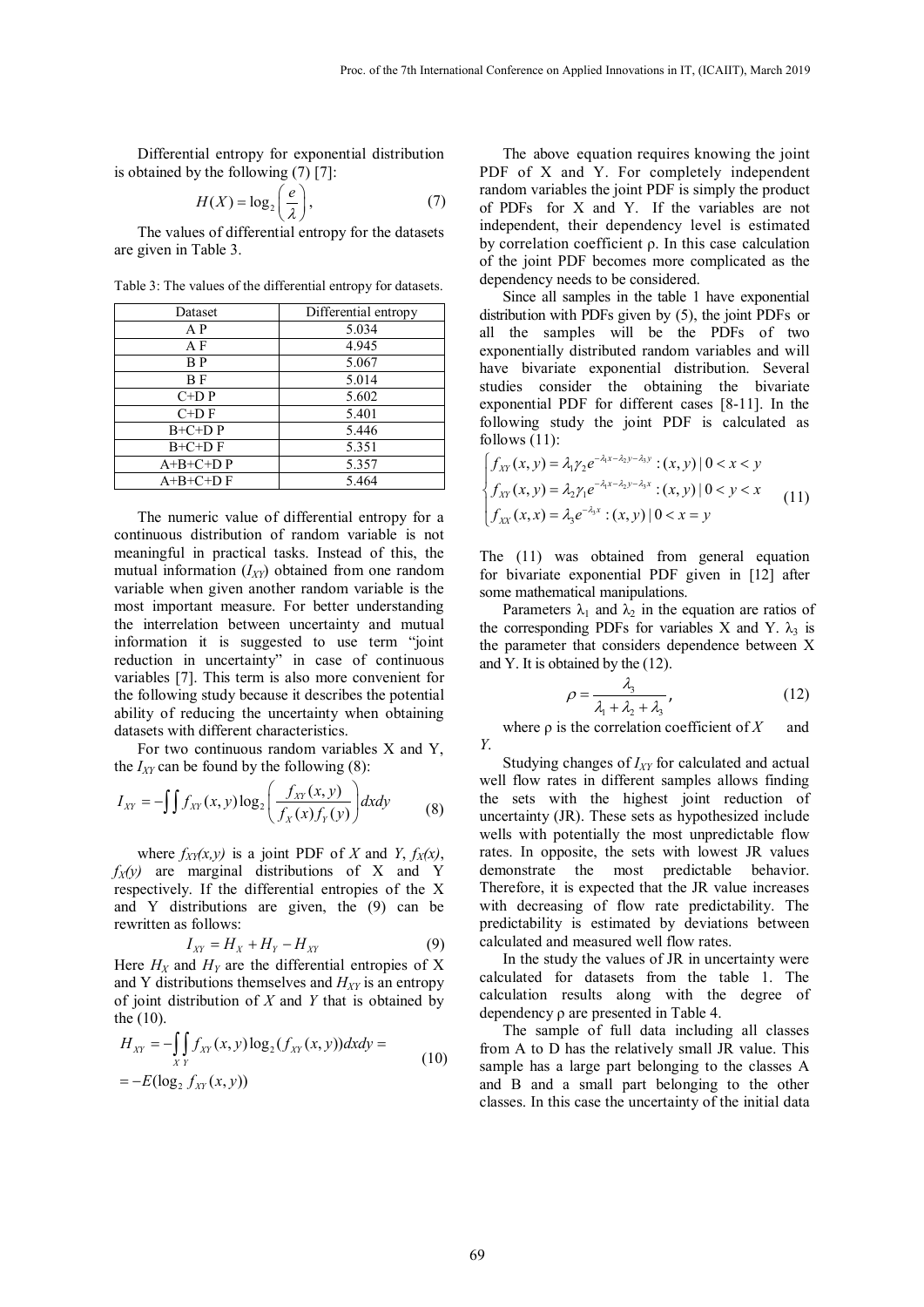is small and the data are high correlated. As a result there is not big uncertainty reduction for the calculated data when knowing the measured ones and this set has relatively good predictability. The JR value for data belonging to the class A itself is only a few smaller than this for class B. The maximal JR value was obtained for dataset of classes C and D. These classes include the potentially unpredictable wells.

Table 4: Joint reduction in uncertainty for pairs of datasets corresponding to calculated and actual (measured) values of flow rate.

| <b>Datasets</b>                      | Ω     | $H_x + H_y$ | $H_{XY}$ | $I_{XY}$ |
|--------------------------------------|-------|-------------|----------|----------|
| $AP + AF$                            | 0.952 | 9.979       | 4.781    | 5.198    |
| $B P + B F$                          | 0.914 | 10.081      | 4.619    | 5.462    |
| $C+D P +$<br>$C+D F$                 | 0.576 | 11.003      | 0.0565   | 10.947   |
| $B+C+D P +$<br>$B+C+D F$             | 0.721 | 10.797      | 6.945    | 3.852    |
| $A+B+C+D$<br>$P +$<br>$A+B+C+D$<br>F | 0.788 | 10.821      | 9.290    | 1.531    |

The described results are able to confirm the hypothesis of existing dependency between JR value and the predictability of well flow rate. It was found that datasets including data of wells that demonstrate deviations between calculated and actual values of flow rate had greater JR values then datasets without deviations. However, the amount of data used in the study is not able to give stable classification. In addition, the study shows that the algorithm is very sensitive to the concrete values of deviations between desirable and actual flow rates in any cases. This sensitivity is a cause of small difference between JR values of classes A and B. In the example presented in the article the concrete values of deviation are not considered.

It also should be noted that the preliminary classification of data was carried out by a single expert. So, the probability of misclassifying between classes A and B is relatively high. In practice it is suggested to use the algorithm presented in the next section for automatic classification based on the JR value.

## **4 APPLYING ENTROPY CONCEPT FOR ESTIMATION THE WELL FLOW PREDICTABILITY**

The dependency between JR value and well flow rate predictability can be used for classification of wells by their flow rate predictability.

The initial dataset for this classification must include the equal amount of desirable (calculated with the models) and actual (measured in real well) flow rate values from any number of wells. The amount of values for each well must also be equal. Since oil production companies measure and recalculate the well rate values every equal time period (e.g. a year, a month etc.) these conditions are easy to match. The required total amount of data depends on how many classes need to be obtained. A number of classes (that determined by an expert before classification procedure) corresponds to a number of datasets are being obtained when classifying.

The classification procedure begins with dividing the initial dataset into parts of desirable and actual flow rate. After that, the distribution laws for each part are found and the parameters of distribution are calculated. Then the joint distribution law parameters are calculated. Finally, the entropies and the JR value for initial dataset are calculated. This value is used as a low constraint for JR value.

In the next iteration the initial dataset is divided into two equal subsets and the previous steps are repeated obtaining two JR values. The next iteration starts with comparing JR values. The dataset that has the lowest value is divided into two equal datasets and the previous steps are repeated again. The classification stops when the number of classes matches the value given by an expert.

As a result, the subsets sorted by the JR value are obtained. The subset with the largest JR value includes wells potentially the most unpredictable flow rates.

It should be noted that the division of the dataset in each iteration is carried out by the way that the values corresponding to one well cannot be divided into several subsets.